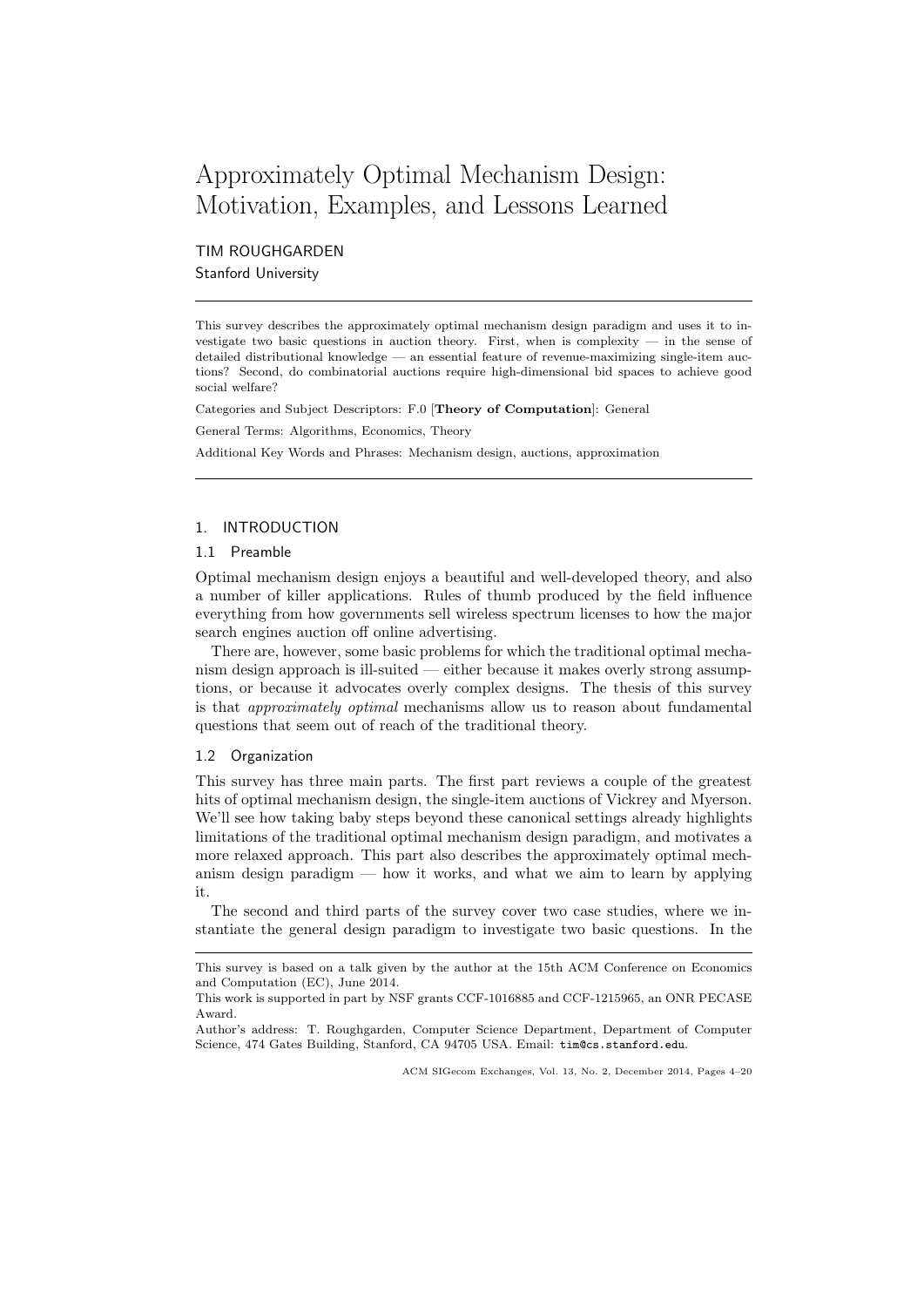first example, we consider revenue maximization in a single-item auction with heterogeneous bidders. Our goal is to understand if complexity  $-$  in the sense of detailed distributional knowledge — is an essential feature of good auctions for this problem, or alternatively if there are simpler auctions that are near-optimal. The second example considers welfare maximization with multiple items. Our goal here is similar in spirit: when is complexity — in the form of high-dimensional bid spaces — an essential feature of every auction that guarantees reasonable welfare? Are there interesting cases where low-dimensional bid spaces suffice?

# 2. THE OPTIMAL AND APPROXIMATELY OPTIMAL MECHANISM DESIGN PARADIGMS: VICKREY, MYERSON, AND BEYOND

#### 2.1 Example: The Vickrey Auction

Let's briefly recall the Vickrey or second-price single-item auction [Vickrey 1961]. Consider a single seller with a single item; assume for simplicity that the seller has no value for the item. There are n bidders, and each bidder i has a valuation  $v_i$  that is unknown to the seller. Vickrey's auction is designed to maximize the welfare, which in a single-item auction just means awarding the item to the bidder with the highest valuation. This sealed-bid auction collects a bid from each bidder, awards the item to the highest bidder, and charges the second-highest price. The point of the pricing rule is to ensure that truthful bidding is a dominant strategy for every bidder. Provided every bidder follows its dominant strategy, the auction maximizes welfare ex post (that is, for every valuation profile).

In addition to being theoretically optimal, the Vickrey auction has a simple and appealing format. Plenty of real-world examples resemble the Vickrey auction. In light of this confluence of theory and practice, what else could we ask for? To foreshadow what lies ahead, we mention that when selling multiple non-identical items, the generalization of the Vickrey auction is much more complex.

#### 2.2 Example: Myerson's Auction

What if we want to maximize the seller's revenue rather than the social welfare? Since there is no single auction that maximizes revenue ex post, the standard approach here is to maximize the expected revenue with respect to a prior distribution over bidders' valuations. So, assume bidder  $i$ 's valuation is drawn independently from a distribution  $F_i$  that is known to the seller. For the moment, assume also that bidders are homogeneous, meaning that their valuations are drawn i.i.d. from a known distribution F.

Myerson [1981] identified the optimal auction in this context, and under mild conditions on  $F$  it is a simple twist on the Vickrey auction — a second-price auction with a reserve price  $r<sup>1</sup>$ . Moreover, the optimal reserve price is simple and intuitive — it is just the monopoly price  $\arg\max_p[p \cdot (1 - F(p))]$  for the distribution F, the optimal take-it-or-leave-it offer to a single bidder with valuation drawn from  $F$ . Thus, to implement the optimal auction, you don't need to know much about the valuation distribution  $F$  — just a single statistic, its monopoly price.

<sup>&</sup>lt;sup>1</sup>That is, the winner is the highest bidder with bid at least  $r$ , if any. If there is a winner, it pays either the reserve price or the second-highest bid, whichever is larger.

ACM SIGecom Exchanges, Vol. 13, No. 2, December 2014, Pages 4–20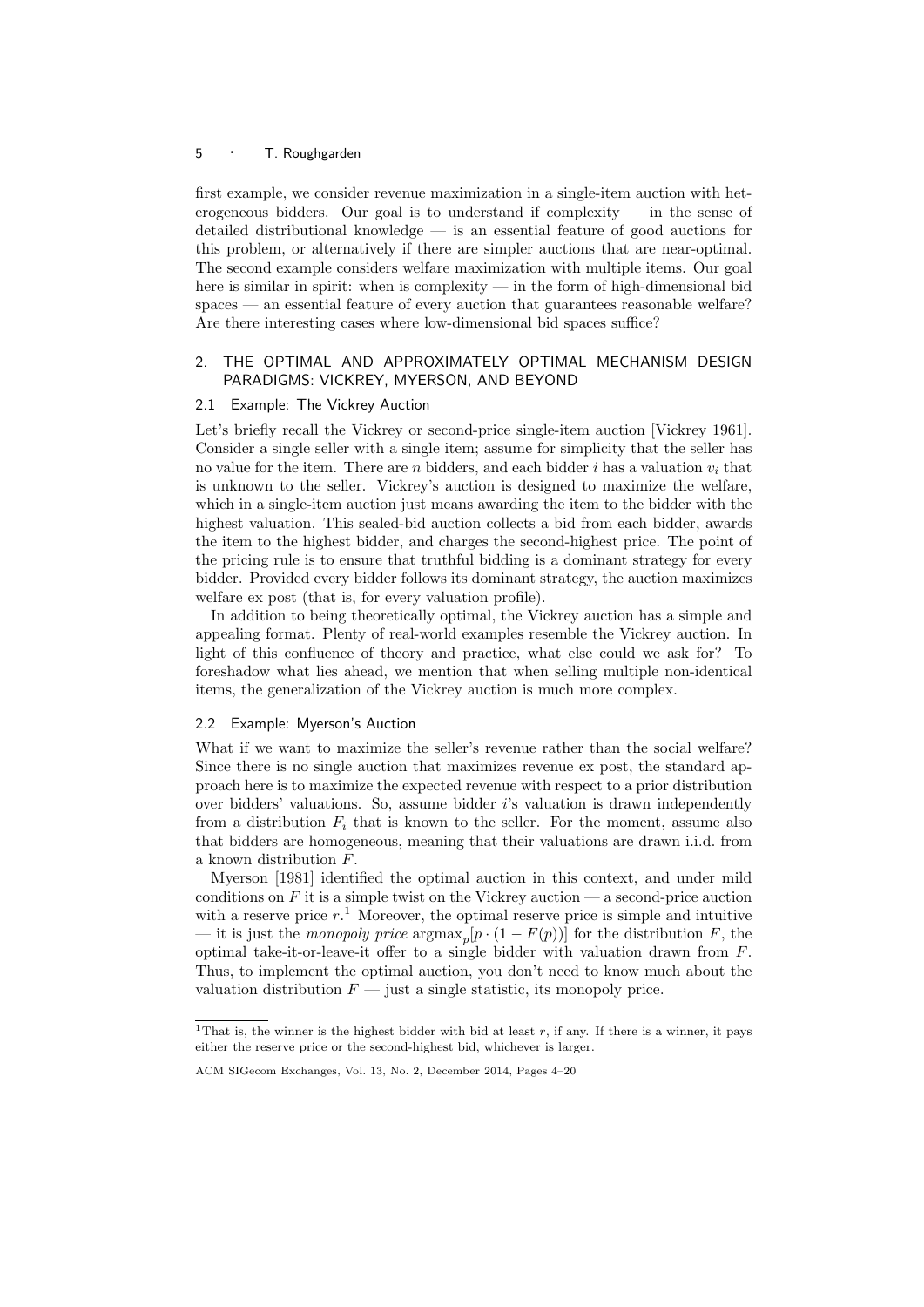Once again, in addition to being theoretically optimal, Myerson's auction is simple and appealing. It is more or less equivalent to an eBay auction, where the reserve price is implemented using an opening bid. Given this success, why do we need to enrich the traditional optimal mechanism design paradigm? As we'll see, when bidders' valuations are not i.i.d., the theoretically optimal auction is much more complex and no longer resembles the auction formats that are common in practice.

# 2.3 The Optimal Mechanism Design Paradigm

Having reviewed two famous examples, let's zoom out and be more precise about the optimal mechanism design paradigm. The first step is to identify the design space of possible mechanisms, such as the set of all sealed-bid auctions. The second step is to specify some desired properties. In this talk, we focus only on cases where the goal is to optimize some objective function that has cardinal meaning, and for which relative approximation makes sense. We have in mind objectives such as the seller's revenue (in expectation with respect to a prior) or social welfare (ex post) in a transferable utility setting. The goal of the analyst is then to identify one or all points in the design space that possess the desired properties — for example, to characterize the mechanism that maximizes the welfare or expected revenue.

What can we hope to learn by applying this framework? The traditional answer is that by solving for the optimal mechanism, we hope to receive some guidance about how to solve the problem. With the Vickrey and Myerson auctions, we can take the theory quite literally and simply implement the mechanism advocated by the theory. More broadly, one looks for features present in the theoretically optimal mechanism that seem broadly useful — for example, Myerson's auction suggests that combining welfare maximization with suitable reserve prices is a potent approach to revenuemaximization.

There is a second, non-traditional answer that we exploit explicitly when we extend the paradigm to accommodate approximation. Even when the theoretically optimal mechanism is not directly useful to the practitioner, for example because it is too complex, it is directly useful to the analyst. The reason is that the performance of the optimal mechanism can serve as a benchmark, a yardstick against which we measure the performance of other designs that are more plausible to implement.

#### 2.4 The Approximately Optimal Mechanism Design Paradigm

To study approximately optimal mechanisms, we again begin with a design space and an objective function. Often the design space is limited by side constraints such as a "simplicity" constraint. For example, we later consider mechanisms with limited distributional knowledge, and those with low-dimensional bid spaces.

The new ingredient of the paradigm is a *benchmark*. This is a target objective function value that we would be ecstatic to achieve. Generally, the working hypothesis will be that no mechanism in the design space realizes the full value of the benchmark, so the goal is to get as close to it as possible. In the two examples we discuss, where the design space is limited by a simplicity constraint, a simple and natural benchmark is the performance achieved by an unconstrained, arbitrarily complex mechanism. The goal of the analyst is to identify a mechanism in the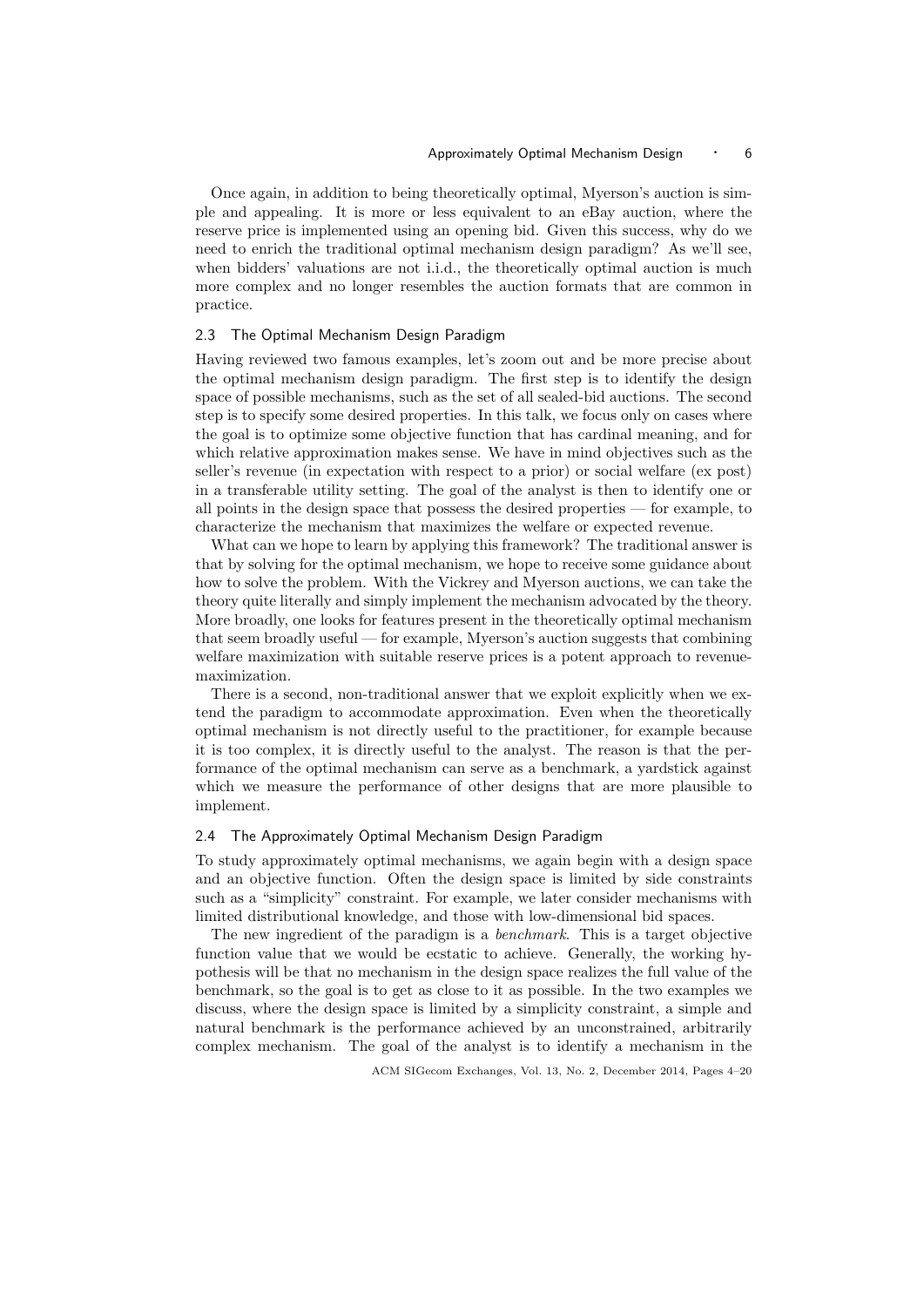design space that approximates the benchmark as closely as possible. For example, it is clearly interesting to establish that there is a "simple" mechanism with performance almost as good as an arbitrarily complex one.

What is the point of applying this design paradigm? The first goal is exactly the same as with the traditional optimal mechanism design paradigm. Whenever you have a principled way of selecting out one mechanism from many, you can hope that the distinguished mechanism is literally useful or highlights features that are essential to good designs. The approximation paradigm provides a novel way to identify candidate mechanisms.

There is a second reason to use the approximately optimal mechanism design paradigm, which has no analog in the traditional approach. The approximation framework enables the analyst to quantify the cost of imposing side constraints on a mechanism design space. For example, if there is a simple mechanism with performance close to that of the best arbitrarily complex mechanism, then this fact suggests that simple solutions might be good enough. Conversely, if every point in the design space is far from the benchmark, then this provides a forceful argument that complexity is an essential feature of every reasonable solution to the problem.

#### 2.5 Two Case Studies

Sections 3 and 4 instantiate the approximately optimal mechanism design paradigm to study two fundamental questions. We first study expected revenue-maximization in single-item auctions, with bidders that have independent but not necessarily identically distributed valuations. The theoretically optimal mechanism can be complex, in the sense that it requires detailed distributional knowledge. We use the approximation paradigm to identify when such complexity is an inevitable property of every near-optimal auction.

Our second case study concerns welfare maximization. Here, the complexity stems from selling multiple non-identical items. Again, the theoretically optimal mechanism is well known but suffers from several drawbacks that preclude direct use. We apply the approximation paradigm to identify when simpler mechanisms, meaning mechanisms with low-dimensional bid spaces, can perform well, versus when complex bid spaces are necessary for non-trivial welfare guarantees.

# 2.6 Other Applications of the Approximation Paradigm

An enormous amount of research over the past fifteen years, largely but not entirely in the computer science literature, can be viewed as instantiations of the approximately optimal mechanism design paradigm. This survey merely singles out two recent examples that are near and dear to the author's heart.

For example, all of the following questions have been studied through the lens of approximately optimal mechanisms.

- (1) What is the cost of imposing bounded communication in settings with very large type spaces, such as combinatorial auctions? This line of research originated in Nisan and Segal [2006] and is surveyed by Segal [2006].
- (2) What is the cost of imposing bounded computation in settings that involve computationally difficult optimization problems, such as combinatorial auctions? Two early papers are Lehmann et al. [2002] and Nisan and Ronen [2001]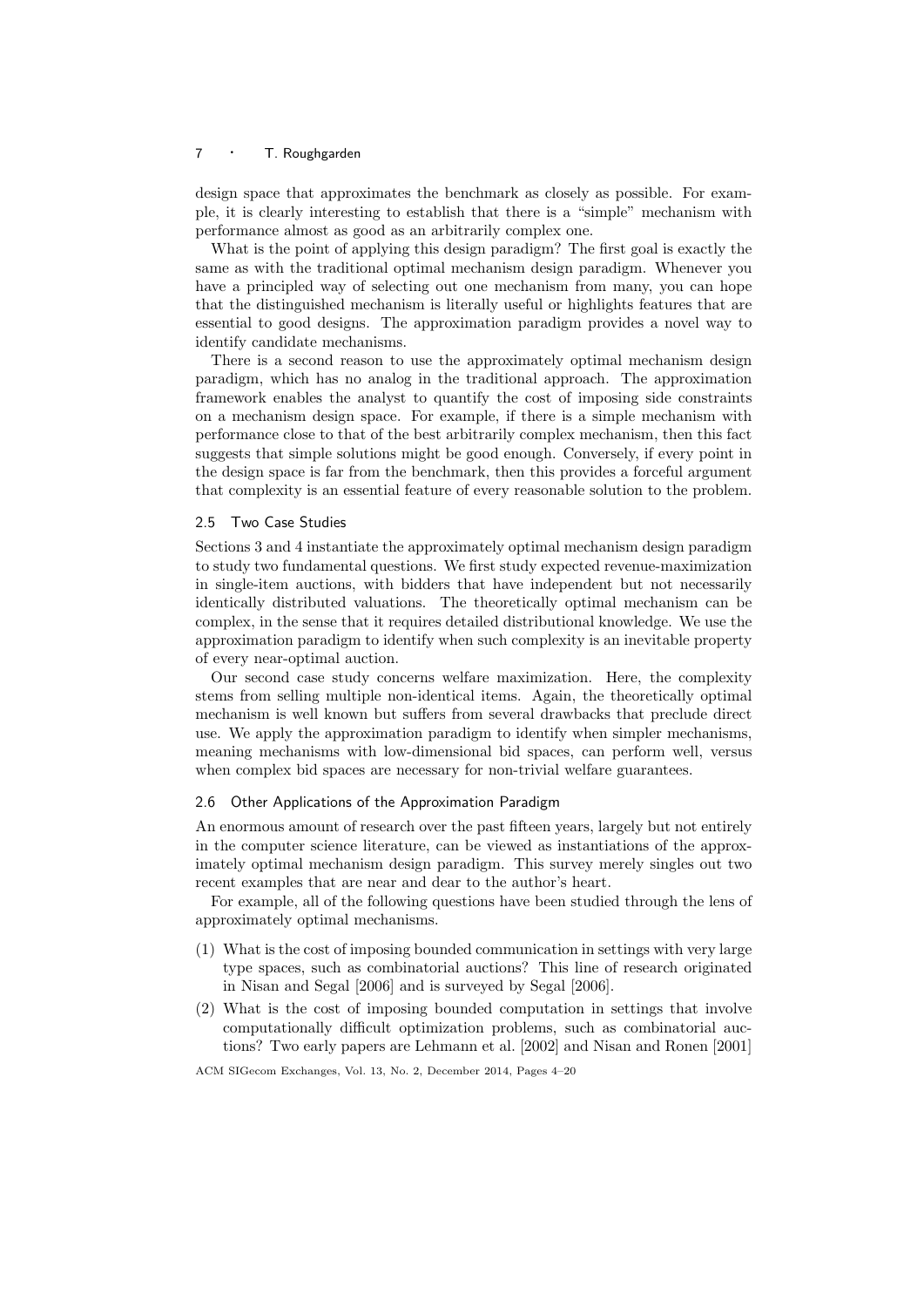and a recent survey is Nisan [2014].

- (3) What is the cost of limiting the distributional knowledge of a mechanism? Several papers in the economics literature shed light on this question [Baliga and Vohra 2003; Bulow and Klemperer 1996; Neeman 2003; Segal 2003]. The approximation interpretation is explicit in Dhangwatnotai et al. [2010]; see also Hartline [2013] for a survey. The case study in Section 3 is another example of work in this vein.
- (4) Are there auctions that achieve good revenue in the worst case (i.e., ex post)? This question was formalized using the approximately optimal mechanism design framework in Goldberg et al. [2006]; see Hartline [2013] for a recent survey.
- (5) Are there mechanisms with "simple" allocation rules that perform almost as well as arbitrarily complex mechanisms? For example, see Chawla et al. [2007] and Hartline and Roughgarden [2009] for revenue guarantees for auctions that make use only of welfare-maximization supplemented by reserve prices.
- (6) Are there mechanisms with "simple" pricing rules that perform almost as well as arbitrarily complex mechanisms? See Lucier and Borodin [2010] and Caragiannis et al. [2012] for case studies in combinatorial and keyword auctions, respectively. The case study in Section 4 is another example of this and the preceding directions.

# 3. CASE STUDY: DO GOOD SINGLE-ITEM AUCTIONS REQUIRE DETAILED DIS-TRIBUTIONAL KNOWLEDGE?

This section applies the approximately optimal mechanism design paradigm to the problem of revenue-maximization in single-item auctions. The take-away from this exercise is that the amount of distributional knowledge required for near-optimal revenue is governed by the degree of bidder heterogeneity.

#### 3.1 Optimal Single-Item Auctions

We now return to expected revenue-maximization in single-item auctions, but allow heterogeneous bidders, meaning that each bidder  $i$ 's private valuation  $v_i$  is drawn independently from a distribution  $F_i$  that is known to the seller. Myerson [1981] characterized the optimal auction, as a function of the distributions  $F_1, \ldots, F_n$ .

The trickiest step of Myerson's optimal auction is the first one, where each bid  $b_i$ is transformed into a *virtual bid*  $\varphi_i(b_i)$ , defined by

$$
\varphi_i(b_i) = b_i - \frac{1 - F_i(b_i)}{f_i(b_i)}.
$$
\n(1)

The exact functional form in (1) is not important for this paper, except to notice that computing  $\phi_i(b_i)$  requires knowledge of the distribution, namely of  $f_i(b_i)$  and  $F_i(b_i)$ .

Given this transformation, the rest of the auction is straightforward. The winner is the bidder with the highest positive virtual bid (if any). To make truthful bidding a dominant strategy, the winner is charged the minimum bid at which it would continue to be the winner. $^{2}$ 

<sup>2</sup>We have only described the optimal auction in the special case where each distribution  $F_i$  is reg-

ACM SIGecom Exchanges, Vol. 13, No. 2, December 2014, Pages 4–20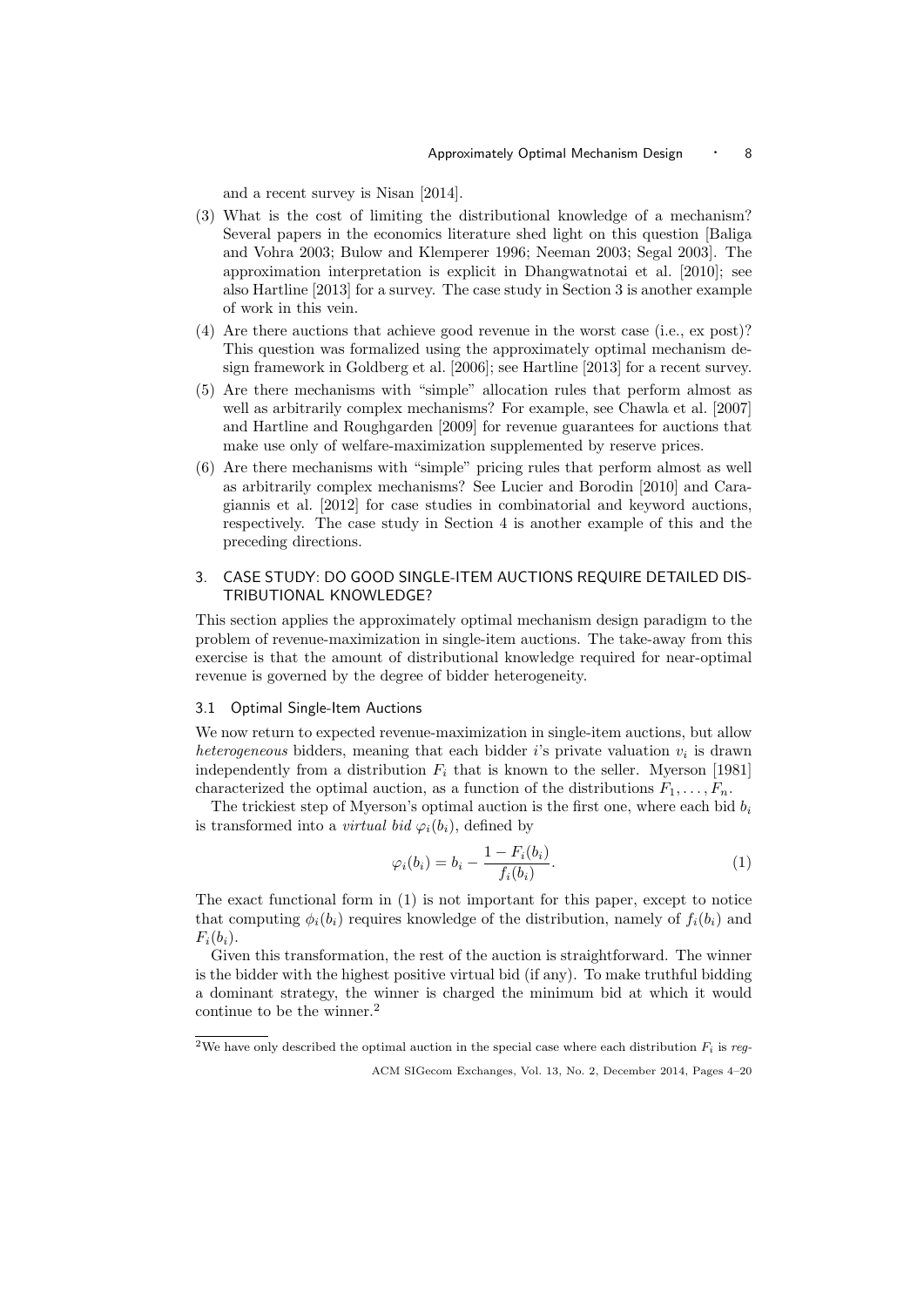When all the distributions  $F_i$  are equal to a common  $F$ , and hence all virtual valuation functions  $\varphi_i$  are identical, the optimal auction simplifies and is merely a second-price auction with a reserve price of  $\varphi^{-1}(0)$ , which turns out to be the monopoly price for  $F$ . In this special case, the optimal auction requires only modest distributional knowledge — a singe statistic, the monopoly price. In general, the optimal auction does not simplify further than the description above, and detailed distributional knowledge is required to compute and compare the virtual bids of bidders with different valuation distributions.

#### 3.2 Motivating Question

This section uses the approximately optimal mechanism design paradigm to study the following question.

#### Does a near-optimal single-item auction require detailed distributional knowledge?

To study this question formally, we need to parameterize the "amount of knowledge" that the seller has about the valuation distributions. We look to computational learning theory, a well-developed branch of computer science [Valiant 1984], for inspiration. We consider a seller that does not know the valuation distributions  $F_1, \ldots, F_n$ , except inasmuch as it knows s valuation profiles  $\mathbf{v}^{(1)}, \ldots, \mathbf{v}^{(s)}$ that have been sampled i.i.d. from these distributions. In an auction context, an obvious interpretation of these samples is as the valuations of comparable bidders in past auctions for comparable items, as inferred from bid data. See Ostrovsky and Schwarz [2009] for a real-world example of this approach, in the context of setting reserve prices in Yahoo! keyword auctions.

Thus, our design space is the set of auctions that depend on the valuation distributions only through samples. Formally, for a parameter  $s \geq 1$ , a point in the design space is a function from s valuation profiles (the samples) to a single-item auction, which is then run tomorrow on a fresh valuation profile drawn from  $F_1 \times \cdots \times F_n$ . Our objective function is the expected revenue, where the expectation is over both the samples (which determines the auction used) and the final valuation profile (which determines the revenue earned by the chosen auction).

Our benchmark — the highest expected revenue we could conceivably obtain — is simply the expected revenue earned by Myerson's optimal auction for the distributions  $F_1, \ldots, F_n$ . We call this the *Myerson benchmark*. Thus, we are comparing the optimal expected revenue obtainable by a seller with partial distributional knowledge to that by a seller with full distributional knowledge. The goal is to understand the amount of knowledge (i.e., the number of samples) needed to earn expected revenue at least  $(1 - \epsilon)$  times the Myerson benchmark, where  $\epsilon$  is a parameter such as 0.1 or 0.01.

#### 3.3 Formalism: One Bidder

To make sure that the formalism is clear, let's warm up with a simple example. In addition to only one seller with one item, suppose there is also only one bidder, with

ular, meaning that the virtual valuation functions  $\varphi_i$  are nondecreasing. The general case "monotonizes" the virtual valuation functions — monotonicity is essential for incentive-compatibility but otherwise applies the same three steps [Myerson 1981].

ACM SIGecom Exchanges, Vol. 13, No. 2, December 2014, Pages 4–20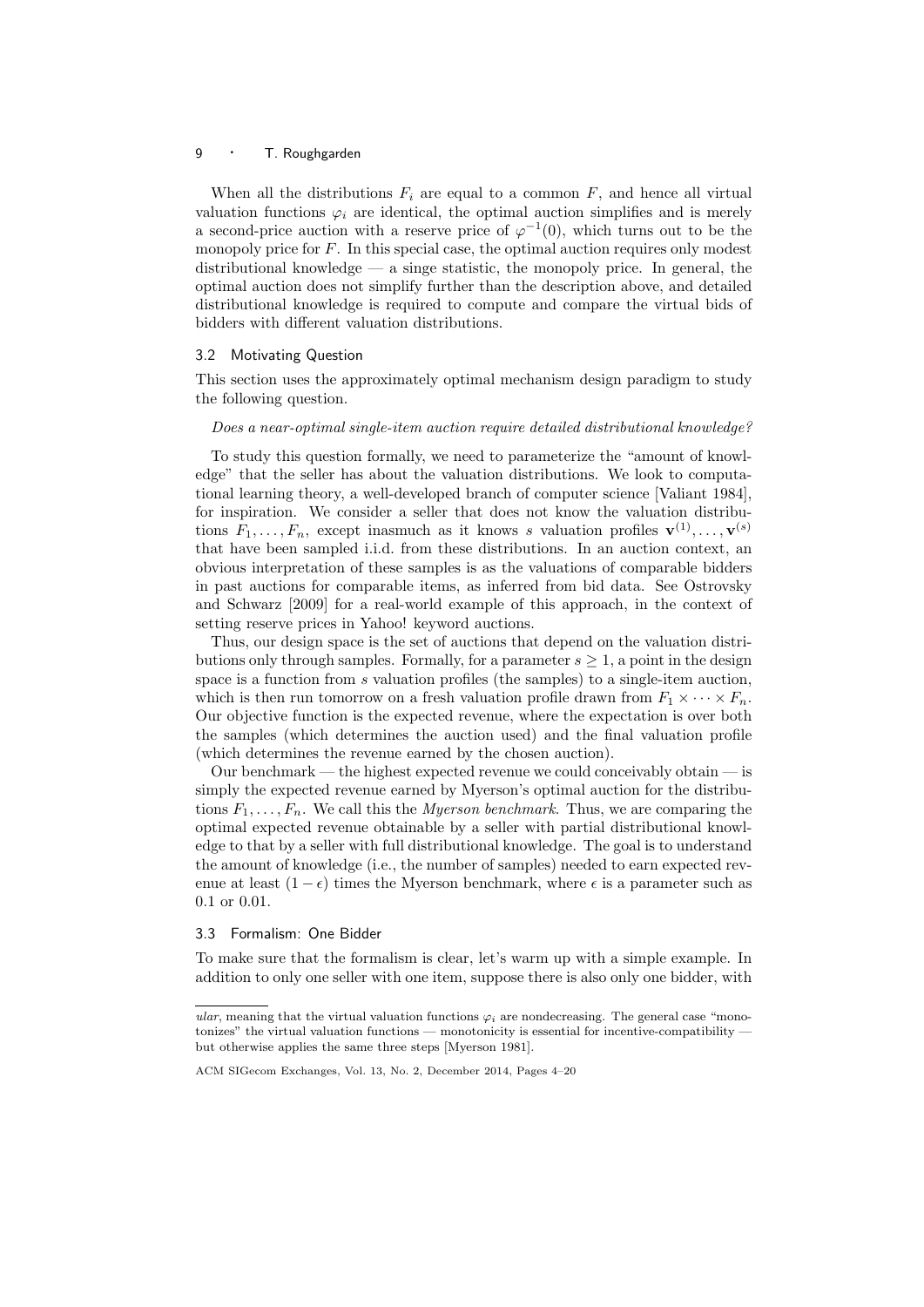

Fig. 1. Single-bidder formalism. A take-it-or-leave-it offer p is chosen as a function of s i.i.d. samples  $v_1, \ldots, v_s$  from an unknown distribution F, and applied to a fresh sample  $v_{s+1}$  from the same distribution. The goal is to understand, given a parameter  $\epsilon > 0$ , how many samples s are needed so that there exists a price function with expected revenue at least  $1 - \epsilon$  times that of the monopoly price for F.

valuation drawn from a distribution  $F$  unknown to the seller. With only one bidder, auctions are merely take-it-or-leave-it offers.<sup>3</sup> The goal is to design a function  $p(v_1, \ldots, v_s)$  from samples  $v_1, \ldots, v_s \sim F$  to prices that, for every F, achieves expected revenue  $\mathbf{E}_{v_1,...,v_s}[p(v_1,...,v_s)\cdot(1-F(p(v_1,...,v_s)))]$  close to that achieved by the monopoly price  $\argmax_{p} p \cdot (1 - F(p))$  of F. In other words, given data from s past transactions, the goal is to set a near-optimal price for a new bidder encountered tomorrow. See also Figure 1.

#### 3.4 Results for a Single Bidder

We next state a series of results for the single-bidder special case. These results are not the main point of this case study, and instead serve to calibrate our expectations for what might be possible for single-item auctions with multiple bidders.

The bad news is that, without any assumptions about the unknown distribution  $F$ , no finite number of samples yields a non-trivial expected revenue guarantee for every  $F$ . That is, for every finite  $s$ , there is a valuation distribution  $F$  such that you learn essentially nothing about  $F$  from  $s$  samples.<sup>4</sup> This observation motivates restrictions on the unknown distribution.

The good news is that under a standard "regularity" condition, intuitively stating that the tail of  $F$  is no heavier than a power-law distribution, is sufficient for interesting positive results.<sup>5</sup> Even just *one* sample can be used to obtain a nontrivial revenue guarantee for unknown regular distributions: for every such  $F$ , the function  $p(v_1) = v_1$  — using yesterday's bid as tomorrow's price — yields expected revenue at least 50% times that of the monopoly price.<sup>6</sup>

<sup>3</sup>Probability distributions over take-it-or-leave-it-offers are also allowed. We discuss only deterministic auctions for simplicity of presentation, but the results of this section also apply to randomized auctions.

<sup>&</sup>lt;sup>4</sup>For example, for a parameter  $M \to \infty$ , consider distributions F that put a point mass of  $1/M$ at M and are otherwise zero.

<sup>&</sup>lt;sup>5</sup>Formally, a distribution F is regular if its virtual valuation distribution (1) is nondecreasing.

<sup>6</sup>This is a consequence of the following special case of the Bulow-Klemperer theorem on auctions vs. negotiations [Bulow and Klemperer 1996]: the expected revenue of a Vickrey auction with two bidders with valuations drawn i.i.d. from a regular distribution  $F$  is at least that of an optimal

ACM SIGecom Exchanges, Vol. 13, No. 2, December 2014, Pages 4–20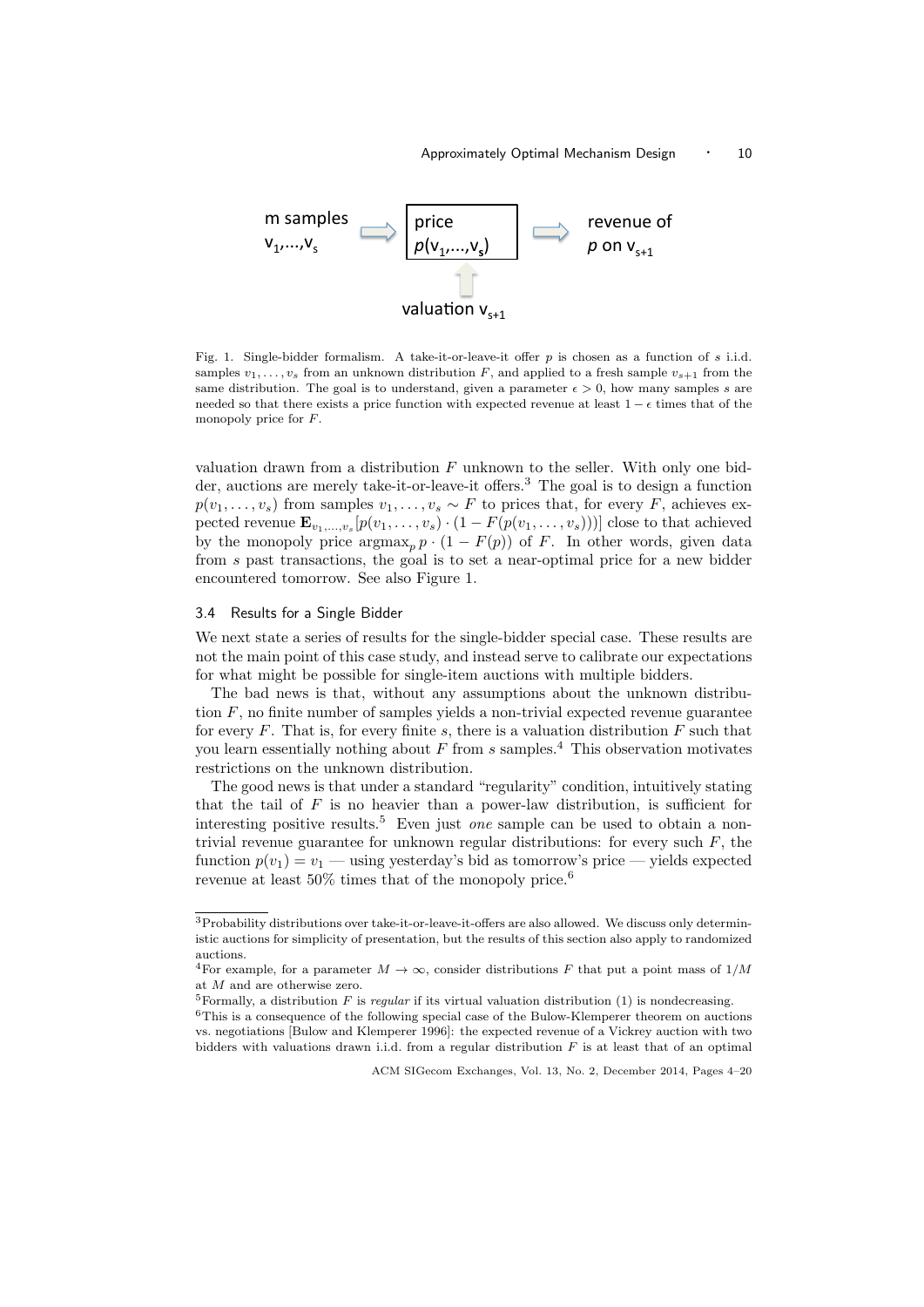

Fig. 2. Multiple-bidder formalism. A single-item auction A is chosen as a function of s i.i.d. samples  $\mathbf{v}_1, \ldots, \mathbf{v}_s$  from an unknown distribution  $F_1 \times \cdots \times F_n$ , and applied to a fresh sample  $\mathbf{v}_{s+1}$  from the same distribution. The benchmark is the expected revenue of the Myerson-optimal auction for  $F_1, \ldots, F_n$ .

What if we want a better revenue guarantee, like 90% or 99% of this benchmark? To achieve a  $(1 - \epsilon)$ -approximation guarantee, we expect the number of samples required to increase with  $1/\epsilon$ . Happily, the amount of data required is relatively modest, scaling as a polynomial function of  $1/\epsilon$ . For an unknown regular distribution, this function is roughly  $\epsilon^{-3}$  [Dhangwatnotai et al. 2010; Huang et al. 2014]. The sample complexity improves if we impose stronger conditions on the tails of the valuation distribution. For example, if F satisfies the monotone hazard rate condition — meaning  $f(x)/(1 - F(x))$  is nondecreasing in x — then roughly  $\epsilon^{-3/2}$  samples are necessary and sufficient to achieve a  $(1 - \epsilon)$ -approximation of the benchmark [Huang et al. 2014]. The upper bounds on sample complexity follow from natural pricing strategies, such as choosing the monopoly price for the empirical distribution of the samples.

#### 3.5 Formalism: Multiple Bidders

Generalizing the formalism to single-item auctions with multiple bidders proceeds as one would expect. The seller is now given s samples  $v_1, \ldots, v_s$ , where each sample  $v_i$  is a valuation profile, comprising one valuation (drawn from  $F_i$ ) for each bidder *i*. The seller picks an auction  $A(\mathbf{v}_1, \ldots, \mathbf{v}_s)$  that is a function of these samples only. Recall that the Myerson benchmark is the expected revenue of the optimal auction for  $F_1, \ldots, F_n$ . The goal is to design a function  $A(v_1, \ldots, v_s)$  from samples  $\mathbf{v}_1, \ldots, \mathbf{v}_s \sim F_1 \times \cdots \times F_n$  to single-item auctions that, for every  $F_1, \ldots, F_n$ , achieves expected revenue close to this benchmark. As in the single-bidder case, the expectation is over both the past bid data (the samples) and the bidders (a fresh sample from the same distributions). See also Figure 2.

#### 3.6 Positive Results

The hope is that our positive results for the single-bidder problem (Section 3.4) carry over to single-item auctions with multiple bidders. First, provided  $F_1, \ldots, F_n$ are regular distributions, it is still possible to get a coarse but non-trivial approximation (namely,  $25\%$ ) with a single sample — this follows from a generalization of the Bulow-Klemperer theorem given by Hartline and Roughgarden [2009]. But

auction (i.e., the monopoly price) for a single bidder with valuation drawn from  $F$ .

ACM SIGecom Exchanges, Vol. 13, No. 2, December 2014, Pages 4–20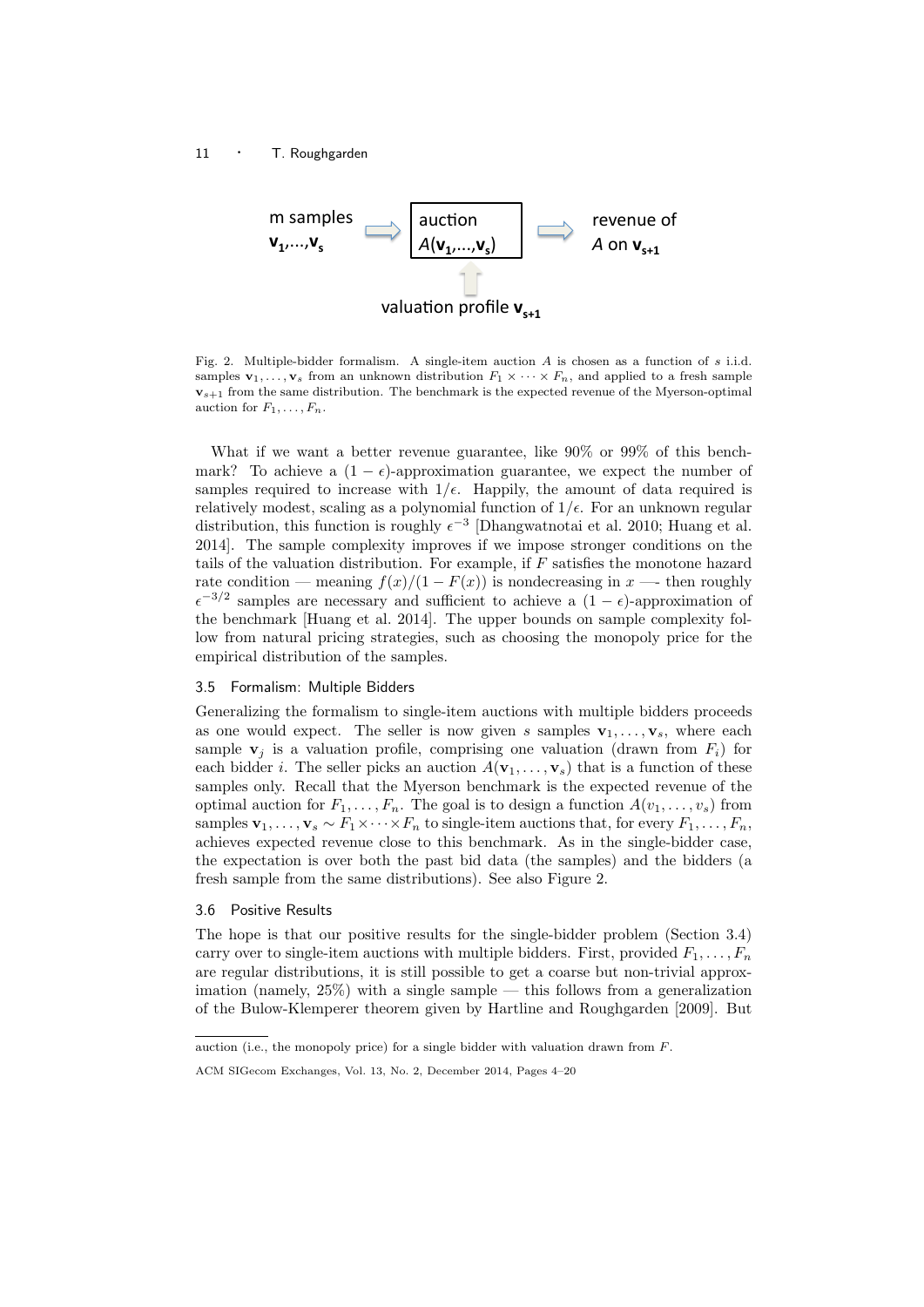what about very close approximations, like 90% or 99%?

In the special case where bidders are homogeneous — meaning have identically distributed valuations — the positive results for a single bidder continue to hold. Intuitively, the reason is that the form of the optimal auction is independent of the number of bidders — it is simply a second-price auction with a reserve set to the monopoly price for the distribution  $F$ . Since a single statistic about the distribution  $F$  determines the optimal auction for an arbitrary number of homogeneous bidders, it makes sense that the sample complexity of approximating this optimal auction is independent of n.

Thus, in these cases, the amount of data — the granularity of knowledge about the valuation distributions — necessary to achieve near-optimal revenue is relatively modest, and does not depend on the number of bidders.

#### 3.7 Negative Results

The approximately optimal mechanism design paradigm identifies a qualitative difference between the cases of homogeneous and heterogeneous bidders. When bidders are heterogeneous and we seek a close approximation of the optimal revenue, the sample complexity depends fundamentally on the number of bidders.

THEOREM 3.1 [COLE AND ROUGHGARDEN 2014]. There is a constant  $c > 0$ such that, for every sufficiently small  $\epsilon > 0$  and every  $n \geq 2$ , there is no auction that depends on at most cn/ $\sqrt{\epsilon}$  samples and has expected revenue at least  $1 - \epsilon$ times the Myerson benchmark for every profile  $F_1, \ldots, F_n$  of regular distributions.

The valuation distributions used in the proof of Theorem 3.1 are not pathological — exponential distributions, truncated at different maximum values, already yield the lower bound.

The proof of Theorem 3.1 shows more generally that every auction that fails to implicitly learn all bidders' virtual valuation functions (recall (1)) up to small error is doomed to having expected revenue less than  $1-\epsilon$  times the Myerson benchmark in some cases. In this sense, detailed knowledge of the valuation distributions is an unavoidable feature of every near-optimal single-item auction with heterogeneous bidders.<sup>7</sup>

# 4. CASE STUDY: DO GOOD COMBINATORIAL AUCTIONS REQUIRE COMPLEX BID SPACES?

In this section we switch gears and study the problem of allocating multiple items to bidders with private valuations to maximize the social welfare. We instantiate the approximately optimal mechanism design paradigm to identify conditions on bidders' valuations that are necessary and sufficient for the existence of simple combinatorial auctions. The take-away from this section is that rich bidding spaces are an essential feature of every good combinatorial auction when items are complements, while simple auctions can perform well when bidders' valuations are complement-free.

<sup>&</sup>lt;sup>7</sup>There is also a converse to Theorem 3.1: for every  $\epsilon > 0$  and  $n \ge 1$ , and for an arbitrary number of bidders with n distinct valuation distributions, a polynomial number (in n and  $\epsilon^{-1}$ ) of samples is sufficient to achieve a  $(1 - \epsilon)$ -approximation of the Myerson benchmark [Cole and Roughgarden] 2014].

ACM SIGecom Exchanges, Vol. 13, No. 2, December 2014, Pages 4–20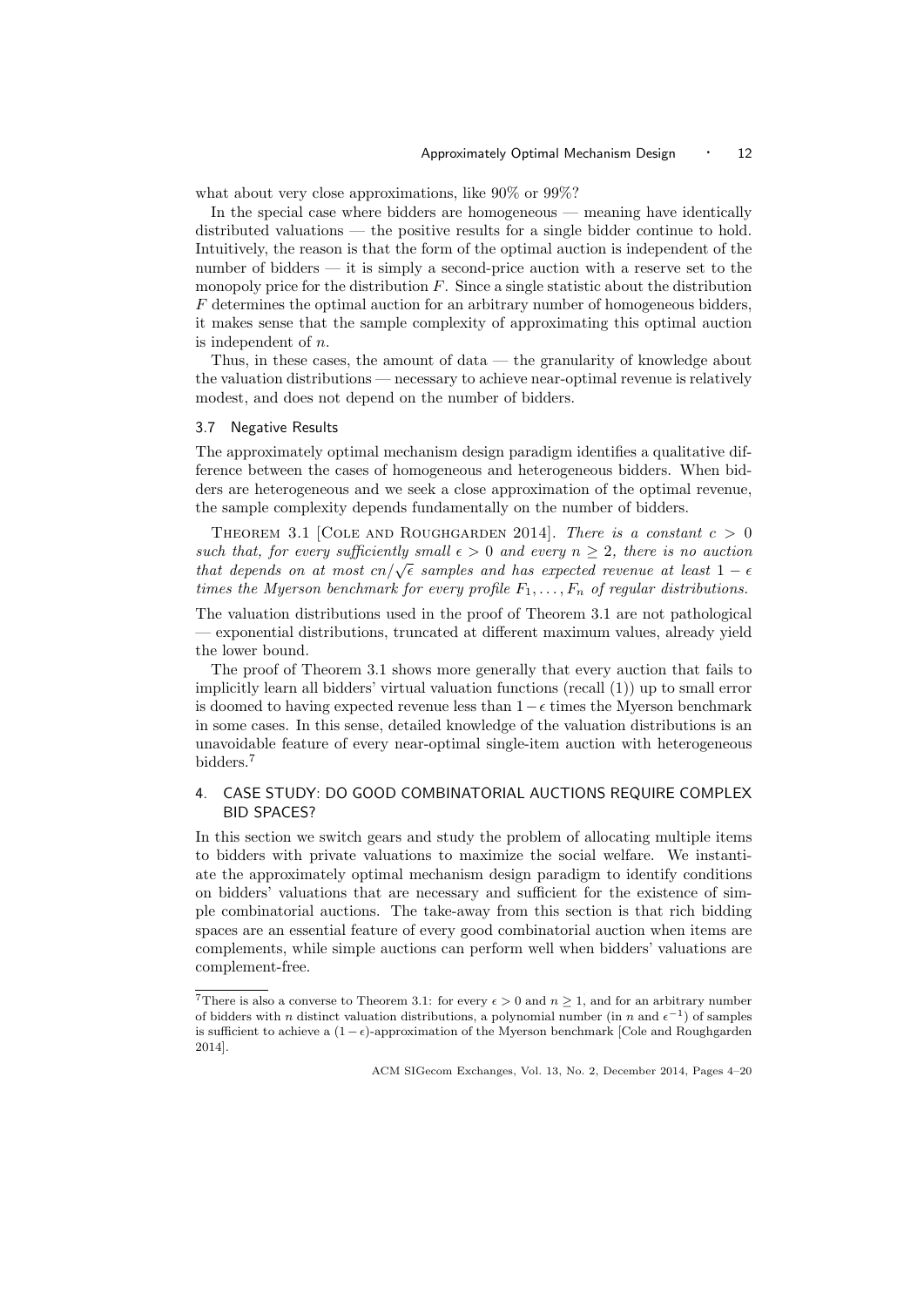# 4.1 The VCG Mechanism

We adopt the standard setup for allocating multiple items via a combinatorial auction. There are  $n$  bidders and  $m$  non-identical items. Each bidder has, in principle, a different private valuation  $v_i(S)$  for each bundle S of items it might receive. Thus, each bidder has  $2<sup>m</sup>$  private parameters. In this section, we assume that the objective is to determine an allocation  $S_1, \ldots, S_n$  that maximizes the social welfare  $\sum_{i=1}^n v_i(S_i)$ .

The Vickrey auction can be extended to the case of multiple items; this extension is the Vickrey-Clarke-Groves (VCG) mechanism [Vickrey 1961; Clarke 1971; Groves 1973]. The VCG mechanism is a direct-revelation mechanism, so each bidder i reports a valuation  $b_i(S)$  for each bundle of items S. The mechanism then computes an allocation that maximizes welfare with respect to the reported valuations. As in the Vickrey auction, suitable payments make truthful revelation a dominant strategy for every bidder.

Even with a small number of items, the VCG mechanism is a non-starter in practice, for a number of reasons [Ausubel and Milgrom 2006]. We focus here on the first step. Every direct revelation mechanism, including the VCG mechanism, solicits  $2^m$  numbers from each bidder. This is an exorbitant number: roughly a thousand parameters when  $m = 10$ , roughly a million when  $m = 20$ .

## 4.2 Motivating Question

In this case study, we apply the approximately optimal mechanism design paradigm to study the following question.

#### Does a near-optimal combinatorial auction require rich bidding spaces?

Thus, as in the previous case study, we seek conditions under which "simple auctions" can "perform well." This time, our design space of "simple auctions" consists of mechanism formats in which the dimension of every player's bid space is growing polynomially with the number m of items (say m or  $m^2$ ), rather than exponentially with  $m$  as in the VCG mechanism.

"Performing well" means, as usual, achieving objective function value (here, social welfare) close to that of a benchmark. We use the  $VCG$  benchmark, meaning the welfare obtained by the best arbitrarily complex mechanism (the VCG mechanism), which is simply the maximum-possible social welfare.

This case study contributes to the debate about whether or not package bidding is an important feature of combinatorial auctions, a topic over which much blood and ink has been spilled over the past twenty years. We can identify auctions with no or limited packing bidding with low-dimensional mechanisms, and those that support rich package bidding with high-dimensional mechanisms. With this interpretation, our results make precise the intuition that flexible package bidding is crucial when items are complements, but not otherwise.

#### 4.3 A Simple Auction: Selling Items Separately

Our goal is to understand the power and limitations of the entire design space of low-dimensional mechanisms. To make this goal more concrete, we begin by examining a specific simple auction format.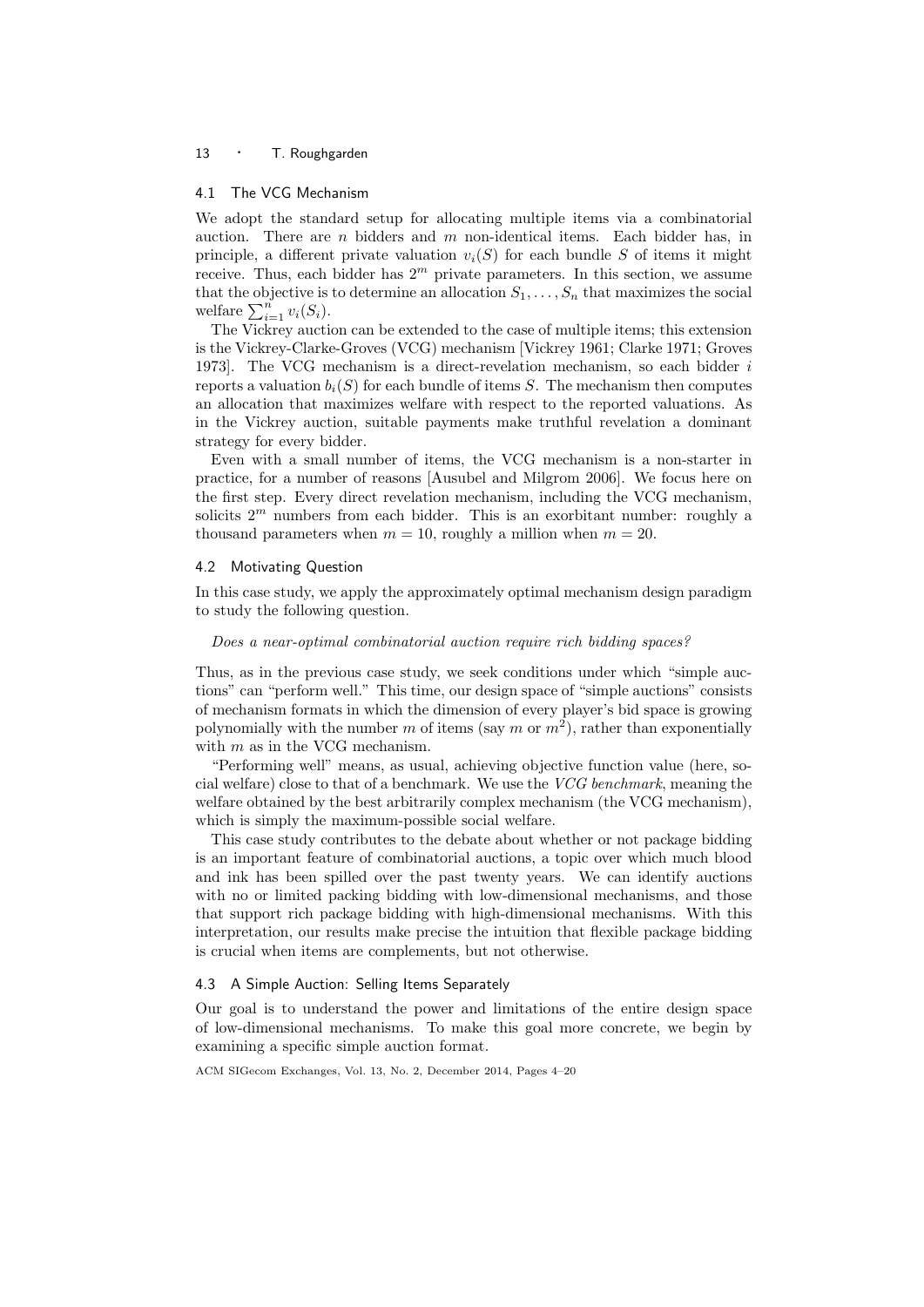

Fig. 3. A hierarchy of valuation classes.

The simplest way of selling multiple items is by selling each separately. Several specific auction formats implement this general idea. We analyze one such format, simultaneous first-price auctions [Bikhchandani 1999]. In this auction, each bidder submits simultaneously one bid per item  $-\text{ only } m$  bidding parameters, compared with its  $2<sup>m</sup>$  private parameters — and each item is sold in parallel using a first-price auction.

When do we expect simultaneous first-price auctions to have reasonable welfare at equilibrium? Not always. With general bidder valuations, and in particular when items are complements, we might expect severe inefficiency due to the "exposure problem" (e.g., [Milgrom 2004]). For example, consider a bidder in an auction for wireless spectrum licenses that has large value for full coverage of California but no value for partial coverage. When items are sold separately, such a bidder has no vocabulary to articulate its preferences, and runs the risk of obtaining a subset of items for which it has no value, at a significant price.

Even when there are no complementarities amongst the items, we expect inefficiency when items are sold separately (e.g., [Krishna 2010]). The first reason is "demand reduction," where a bidder pursues fewer items than it truly wants, in order to obtain them at a cheaper price. Second, if bidders' valuations are drawn independently from different valuation distributions, then even with a single item, Bayes-Nash equilibria are not always fully efficient.

## 4.4 Valuation Classes

Our discussion so far suggests that simultaneous first-price auctions are unlikely to work well with general valuations, and suffer from some degree of inefficiency even with simple bidder valuations. To parameterize the performance of this auction format, we introduce a hierarchy of bidder valuations (Figure 3); the literature also considers more fine-grained hierarchies [Feldman et al. 2014; Lehmann et al. 2006].

The biggest set corresponds to general valuations, which can encode complementarities among items. The other three sets denote different notions of "complementfree" valuations. In this survey, we focus on the most permissive of these, *subadditive*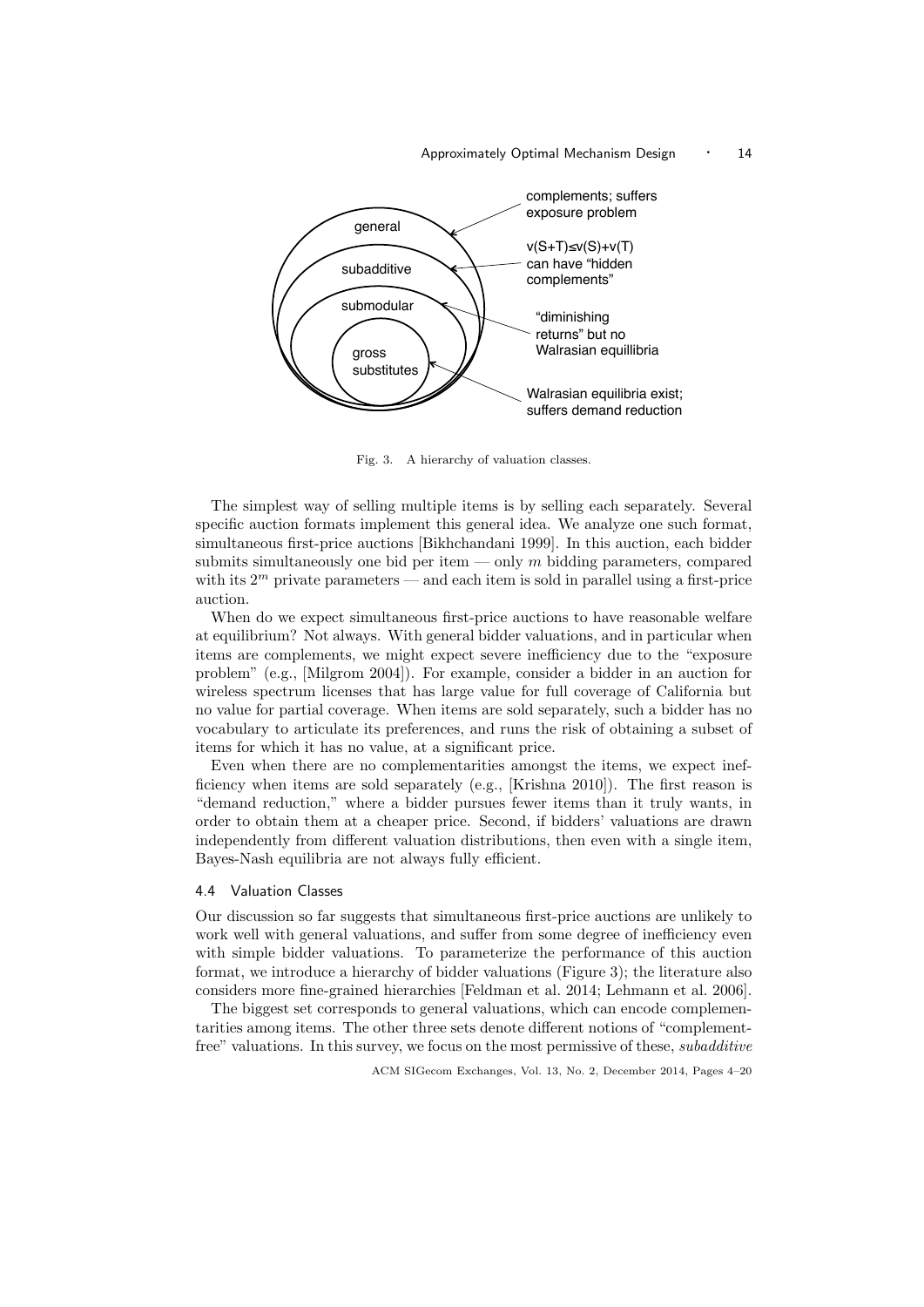*valuations*. Such a valuation  $v_i$  is monotone  $(v_i(T) \subseteq v_i(S)$  whenever  $T \subseteq S)$  and satisfies  $v_i(S \cup T) \leq v_i(S) + v_i(T)$  for every pair S, T of bundles. This class is significantly larger than the well-studied classes of gross substitutes and submodular valuations.<sup>8</sup> In particular, subadditive valuations can have "hidden complements" — meaning two items become complementary given that a third item has already been acquired — while submodular valuations cannot [Lehmann et al. 2006].

#### 4.5 When Do Simultaneous First-Price Auctions Work Well?

Our intuition about the performance of simultaneous first-price auctions translates nicely into rigorous statements. First, for general valuations, selling items separately can be a disaster.

THEOREM 4.1 [HASSIDIM ET AL. 2011]. With general bidder valuations, simultaneous first-price auctions can have mixed-strategy Nash equilibria with expected welfare arbitrarily smaller than the VCG benchmark.

For example, equilibria of simultaneous first-price auctions need not obtain even 1% of the maximum-possible welfare when there are complementarities between many items.

On the positive side, even for the most permissive notion of complement-free valuations — subadditive valuations — simultaneous first-price auctions suffer only bounded welfare loss.

THEOREM 4.2 [FELDMAN ET AL. 2013]. If every bidder's valuation is drawn independently from a distribution over subadditive valuations, then the expected welfare obtained at every Bayes-Nash equilibrium of simultaneous first-price auctions is at least 50% of the expected VCG benchmark value.

In Theorem 4.2, the valuation distributions of different bidders do not have to be identical, just independent. The guarantee improves to roughly 63% for the special case of submodular bidder valuations [Syrgkanis and Tardos 2013].

Taken together, Theorems 4.1 and 4.2 suggest that simultaneous first-price auctions should work reasonably well if and only if there are no complementarities among items.

# 4.6 Digression on Approximation Ratios

Before proceeding to our final set of technical results, we pause to emphasize how worst-case approximation results like Theorems 4.1 and 4.2 should be interpreted. Many researchers have a tendency to fixate unduly on and take too literally such approximation guarantees.

Both of the primary motivations for applying the approximately optimal mechanism design paradigm strive for qualitative insights, not fine-grained performance predictions (recall Section 2.4). The first goal is to identify mechanisms or mechanism features that are potentially useful in practice. The auction formats implicitly

<sup>8</sup>Submodularity is the set-theoretic analog of "diminishing returns:"  $v_i(S \cup \{j\}) - v_i(S) \le v_i(T \cup$  ${j_l}$ ) –  $v_i(T)$  whenever  $T \subseteq S$  and  $j \notin S$ . The gross substitutes condition — which states that a bidder's demand for an item only increases as the prices of other items rise — is strictly stronger and guarantees the existence of Walrasian equilibria [Kelso, Jr. and Crawford 1982; Gul and Stacchetti 1999].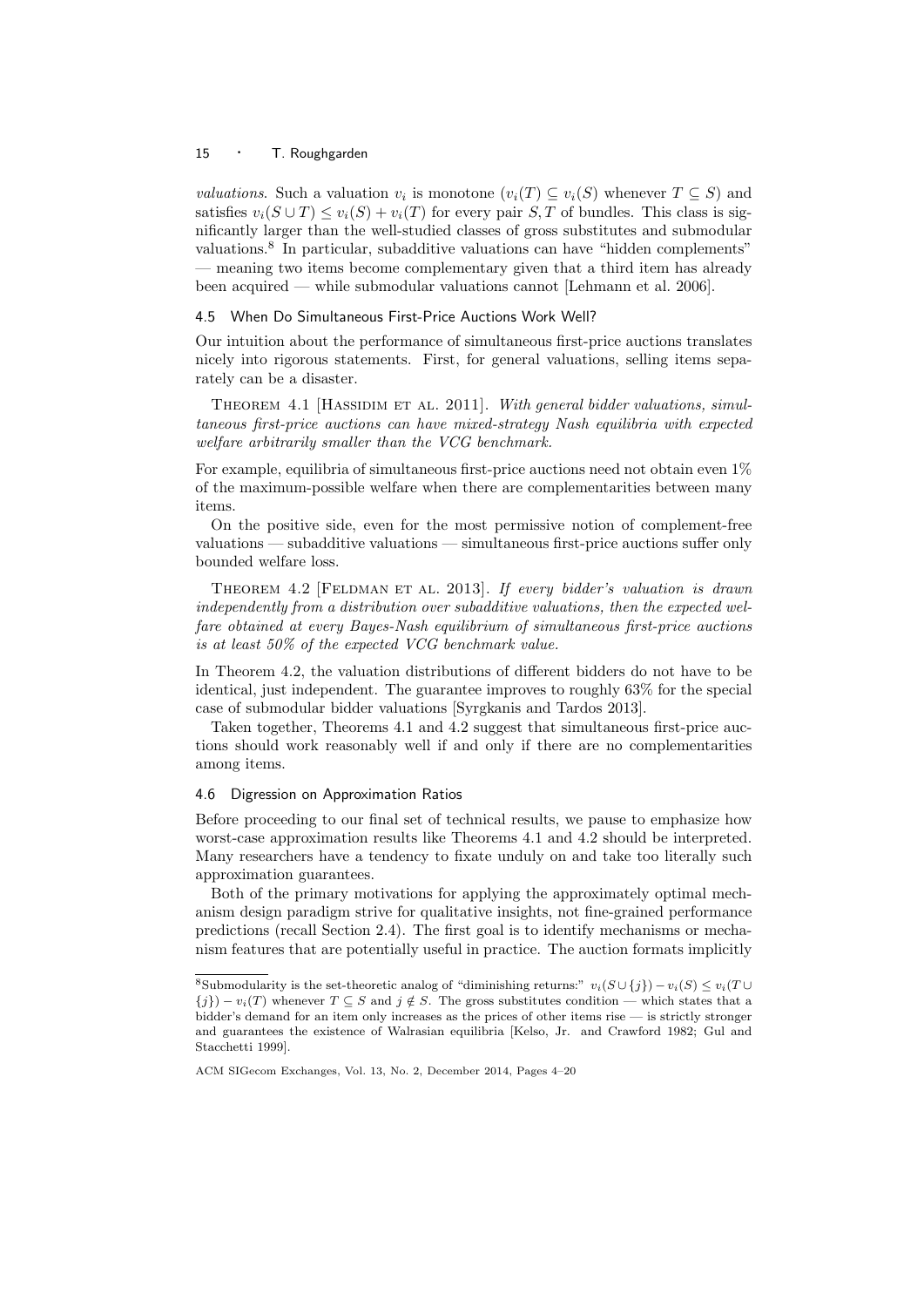recommended by our case studies, such as selling items seperately with first-price auctions provided bidders' valuations are sufficiently simple, corroborate well with folklore beliefs. The second goal of the approximation paradigm is to quantify the cost of a side constraint like "simplicity" on the mechanism design space. In our case studies, we are coarsely classifying such constraints as "tolerable" or "intolerable" according to whether or not imposing the constraint reduces the achievable performance by a modest constant factor. This viewpoint leads to interesting and sensible conclusions in both of our case studies: complexity is unavoidable in near-optimal revenue-maximizing single-item auctions if and only if bidders are heterogeneous, and complexity is unavoidable in near-optimal welfare-maximizing auctions for selling multiple items if and only if there are complementarities among the items.

To the reader who insists on interpreting approximation guarantees literally, against our advice, we offer a few observations. First, in most applications of the approximately optimal mechanism design framework, the benchmark is constructed so that there is no mechanism in the design space that always achieves 100% of the benchmark. When 100% is unachievable, the best-possible approximation is going to be some number bounded below  $100\%$  — it cannot be arbitrarily close to  $100\%$ when nothing is tending to infinity.<sup>9</sup> Examples that demonstrate mechanism suboptimality are often "small" in some sense, which translates to impossibility results for worst-case approximation guarantees better than relatively modest fractions like 50% or, if you're lucky, 75%. Finally, remember that the benchmark being approximated — for example, the performance of a mechanism so complex as to be unrealizable — is generally not an option on the table. The benchmark represents a utopia that exists only in the analyst's mind — like your favorite baseball team winning 162 games, or receiving referee reports on your journal submission in less than six months.

Of course, like any general analysis framework, the approximation paradigm can be abused and should be applied with good taste. In settings where the approximately optimal mechanism design paradigm does not give meaningful results, the approach should be modified — by defining a different benchmark, changing the notion of benchmark approximation, or using a completely different analysis framework.

#### 4.7 Negative Results

We now return to the question of when simple mechanisms, meaning mechanisms with low-dimensional bid spaces, can achieve non-trivial welfare guarantees. Section 4.5 considered the special case of simultaneous first-price auctions; here we consider the full design space.

First, the poor performance of simultaneous first-price auctions with general bidder valuations is not an artifact of the specific format: every simple mechanism is vulnerable to arbitrarily large welfare loss when there are complementarities among

<sup>&</sup>lt;sup>9</sup>In some cases it makes sense to speak of the asymptotic optimality of a mechanism, such as the sample complexity results of Section 3 and in large markets (e.g., [Segal 2003; Swinkels 2001]). Asymptotic results are clearly interesting, but are applicable to only a fraction of the problems that we want to reason about.

ACM SIGecom Exchanges, Vol. 13, No. 2, December 2014, Pages 4–20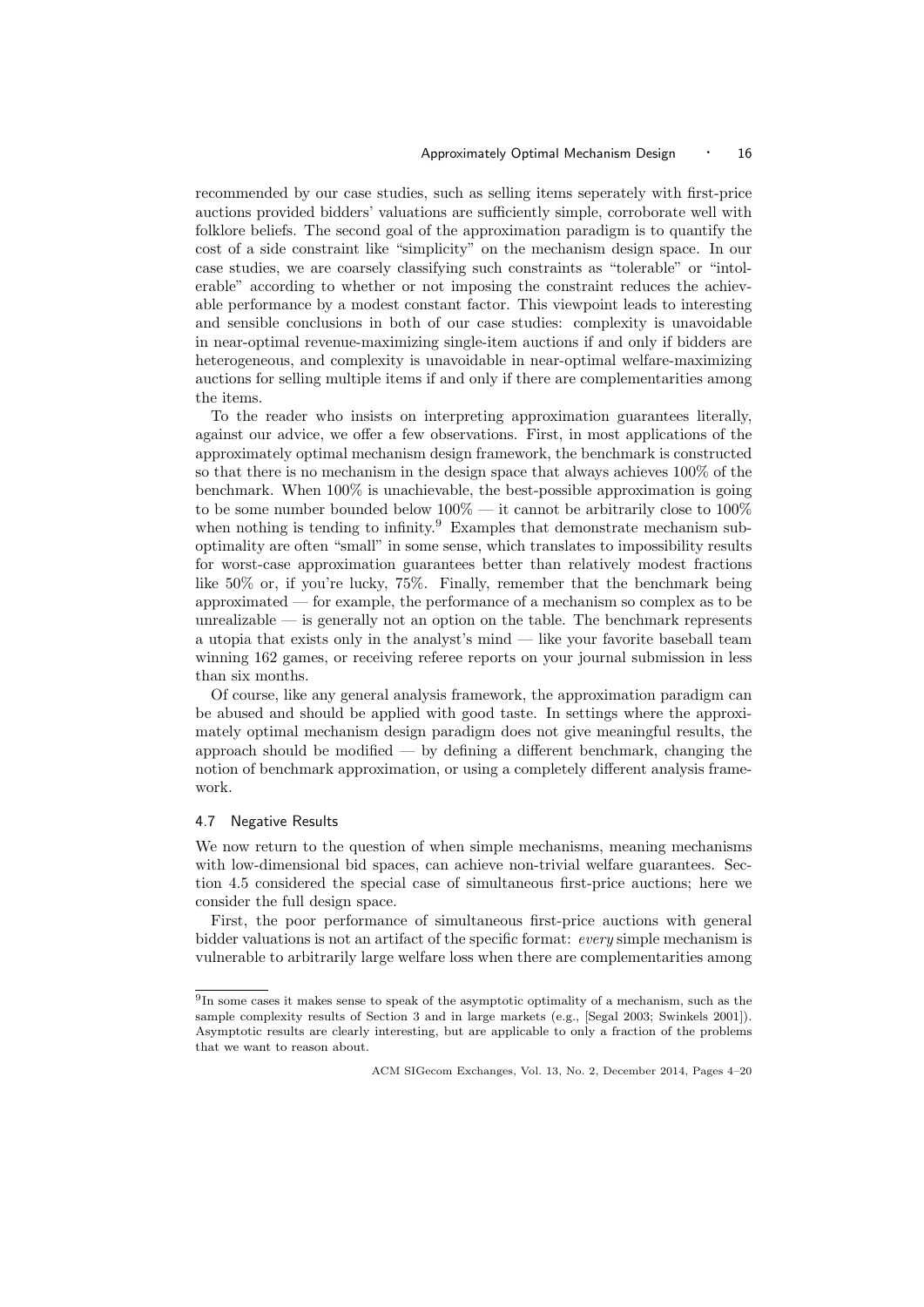items. This impossibility result argues forcefully for a rich bidding language, such as flexible package bidding, in such environments.

THEOREM 4.3 [ROUGHGARDEN 2014]. With general bidder valuations, no family of simple mechanisms guarantees equilibrium welfare at least a constant fraction of the VCG benchmark.

In Theorem 4.3, the mechanism family is parameterized by the number of items  $m$ ; "simple" means that the number of dimensions in each bidder's bid space is bounded above by some polynomial function of  $m$ . The theorem states that for every such family and constant  $c > 0$ , for all sufficiently large m, there is a valuation profile and a full-information mixed Nash equilibrium of the mechanism with expected welfare less than  $c$  times the maximum possible.<sup>10</sup>

We already know from Theorem 4.2 that, in contrast, simple auctions can have non-trivial welfare guarantees with complement-free bidder valuations. Our final result states that no simple mechanism outperforms simultaneous first-price auctions with these bidder valuations.

THEOREM 4.4 [ROUGHGARDEN 2014]. With subadditive bidder valuations, no family of simple mechanisms guarantees equilibrium welfare more than 50% of the VCG benchmark.

#### 5. CONCLUSIONS

#### 5.1 Motivating Questions Revisited

To close the circle, we return to the motivating questions of our case studies and review the answers provided by the approximately optimal mechanism design paradigm. The first question was:

Does a near-optimal single-item auction require detailed distributional knowledge?

To answer this question, we took the design space to be auctions with limited knowledge of the valuation distributions — in the form of s i.i.d. samples — and studied the number of samples necessary and sufficient to achieve a  $(1-\epsilon)$ -approximation of the Myerson benchmark. We discovered that the amount of knowledge (i.e., samples) required scales linearly with the number of distinct valuation distributions represented in the bidder population. Thus, detailed distributional knowledge is required for near-optimal revenue maximization if and only if the bidders are heterogeneous.

The second motivating question was:

Does a near-optimal combinatorial auction require rich bidding spaces?

Here, we defined the design space to be families of mechanisms for which the number of parameters in a bidder's bid space grows polynomially with the number  $m$  of items. We adopted the VCG benchmark, which equals the maximum-possible social welfare. We discovered that high-dimensional bid spaces are fundamental to nontrivial welfare guarantees when there are complementarities among items, but not

<sup>&</sup>lt;sup>10</sup>Technically, Theorem 4.3 proves this statement for an  $\epsilon$ -approximate Nash equilibrium — meaning every player mixes only over strategies with expected utility within  $\epsilon$  of a best response where  $\epsilon > 0$  can be made arbitrarily small. The same comment applies to Theorem 4.4.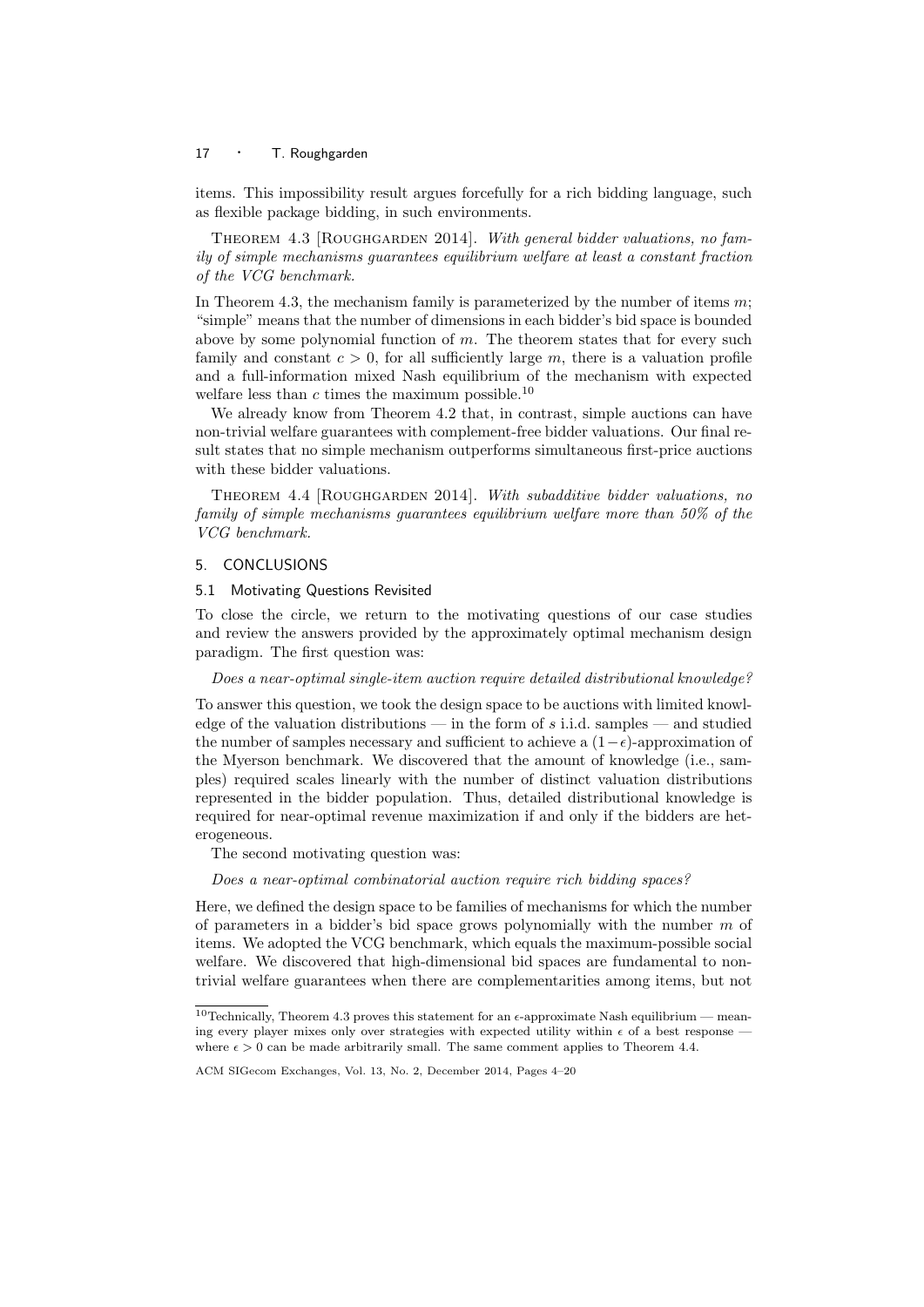otherwise. We also learned that, in some cases, selling items separately with firstprice auctions achieves the best-possible worst-case approximation guarantee of any family of simple mechanisms.

#### 5.2 Further Discussion

We showed how the approximately optimal mechanism design paradigm yields basic insights about two fundamental problems. Moreover, it is not clear how to glean these insights without resorting to an analysis framework that incorporates approximation. Our first case study fundamentally involved suboptimality  $-$  the less knowledge the seller has, the less revenue it can obtain. Similarly, inefficiency was an unavoidable aspect of our second case study, since simple mechanisms are suboptimal even in very simple settings (e.g., due to demand reduction or bidder asymmetry). An approximation framework is the obvious way to reason about and compare different degrees of suboptimality.

An alternative idea, given a design space and an objective function, is to simply identify the mechanism in the design space with the "best" objective function value. The fundamental issue here is how to meaningfully compare two different mechanisms, which will generally have incomparable performance. For example, for two different single-item auctions that depend on the valuation distributions  $F_1, \ldots, F_n$ only through s samples (Section 3), typically either one can have higher expected revenue than the other, depending on the choice of  $F_1, \ldots, F_n$ . Similarly, for two different combinatorial auctions with low-dimensional bid spaces, one generally has higher welfare for some valuation profiles, and the other for other valuation profiles. The traditional approach in mechanism design to resolving such trade-offs is to impose a prior on the unknown information and maximize expected performance with respect to the prior. But this approach would return us to the very bind we intended to escape, of uninformatively complex optimal mechanisms that require detailed distributional knowledge.

Are our insights surprising? The presented results both confirm some existing  $intuitions$  — which we view as important sanity checks for the theory — and go beyond them. For example, in single-item auctions, the result that modest data is sufficient for near-optimal revenue-maximization with homogeneous bidders is natural given that the optimal auction depends only on the valuation distribution's monopoly price. While revenue-maximization with heterogeneous bidders can only be a more complex problem, it is not clear a priori how such complexity scales with bidder heterogeneity, or even how "complexity" should be defined. The fact that the sample complexity scales linearly with the number of distinct valuation distributions is a satisfying and non-obvious formalization of the idea that "heterogeneity matters."

For the case study of selling multiple items, the high-level take-aways of our analysis are in line with prevailing intuition — simple auctions enjoy reasonable performance when there are no complementarities among items, but not otherwise. One pleasant surprise of the analysis, which deserves further investigation, is that the positive results for simple auctions hold even for the most general notion of "complement-free valuations," well beyond the more well-studied special cases of gross substitutes and submodular valuations.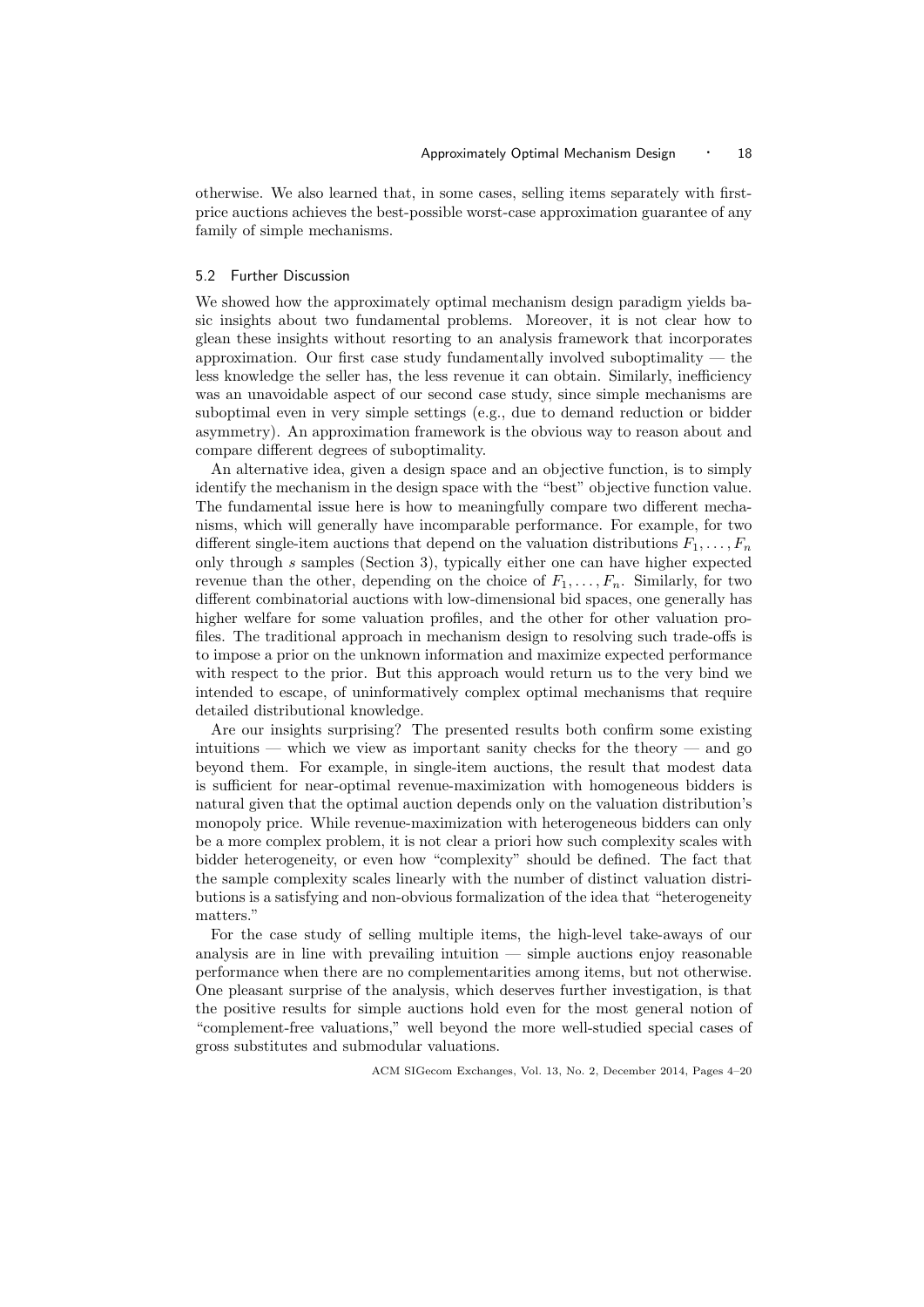#### 5.3 Open Questions

This survey presented two recent applications of the approximately optimal mechanism design paradigm. There have been dozens of other applications over the past fifteen years (Section 2.6), and there is still much to do.

For example, the sample-complexity formalism of Section 3 shows promise of deepening our understanding of Bayesian-optimal mechanism design. Proving that modest distributional knowledge suffices for near-optimal mechanism performance is an important step in arguing the practical relevance of a theoretically optimal design. Upper bounds on the number of samples needed (Section 3.4) generally suggest interesting methods of incorporating data, such as past bidding data, into designs. Thus far, only the simple settings of single-item auctions (Section 3) and single-bidder multi-item mechanisms [Dughmi et al. 2014] have been studied from this perspective.

For welfare-maximization with multiple items, results like those in Section 4 give preliminary insights into which auction designs might work well, as a function of bidders' preferences. An important direction for future work is to draw sharper distinctions between different plausibly useful formats. For example, there is ample empirical evidence that ascending auctions for multiple items perform better than their sealed-bid counterparts. Can this observation be made formal using the approximately optimal mechanism design paradigm?

#### REFERENCES

- Ausubel, L. M. and Milgrom, P. 2006. The lovely but lonely Vickrey auction. In Combinatorial Auctions, P. Cramton, Y. Shoham, and R. Steinberg, Eds. MIT Press, Boston, MA, USA, Chapter 1, 57–95.
- Baliga, S. and Vohra, R. 2003. Market research and market design. Advances in Theoretical Economics 3.
- BIKHCHANDANI, S. 1999. Auctions of heterogeneous objects. Games and Economic Behavior 26, 193–220.
- Bulow, J. and Klemperer, P. 1996. Auctions versus negotiations. American Economic Review 86, 1, 180–194.
- Caragiannis, I., Kaklamanis, C., Kanellopoulos, P., Kyropoulou, M., Lucier, B., Leme, R. P., AND TARDOS, É. 2012. On the efficiency of equilibria in generalized second price auctions. arXiv:1201.6429.
- Chawla, S., Hartline, J. D., and Kleinberg, R. D. 2007. Algorithmic pricing via virtual valuations. In EC. 243–251.
- Clarke, E. H. 1971. Multipart pricing of public goods. Public Choice 11, 1, 17–33.
- COLE, R. AND ROUGHGARDEN, T. 2014. The sample complexity of revenue maximization. In  $\AA$ 6th ACM Symposium on Theory of Computing (STOC).
- DHANGWATNOTAI, P., ROUGHGARDEN, T., AND YAN, Q. 2010. Revenue maximization with a single sample. In Proceedings of the 11th ACM Conference on Electronic Commerce (EC). 129–138.
- Dughmi, S., Han, L., and Nisan, N. 2014. Sampling and representation complexity of revenue maximization. In Proceedings of the 10th Conference on Web and Internet Economics (WINE). To appear.
- Feldman, M., Feige, U., Immorlica, N., Izsak, R., Lucier, B., and Syrgkanis, V. 2014. A unified approach to valuations with restricted complements. Working paper.
- FELDMAN, M., FU, H., GRAVIN, N., AND LUCIER, B. 2013. Simultaneous auctions are (almost) efficient. In 45th ACM Symposium on Theory of Computing (STOC). 201–210.
- Goldberg, A. V., Hartline, J. D., Karlin, A., Saks, M., and Wright, A. 2006. Competitive auctions. Games and Economic Behavior 55, 2, 242–269.